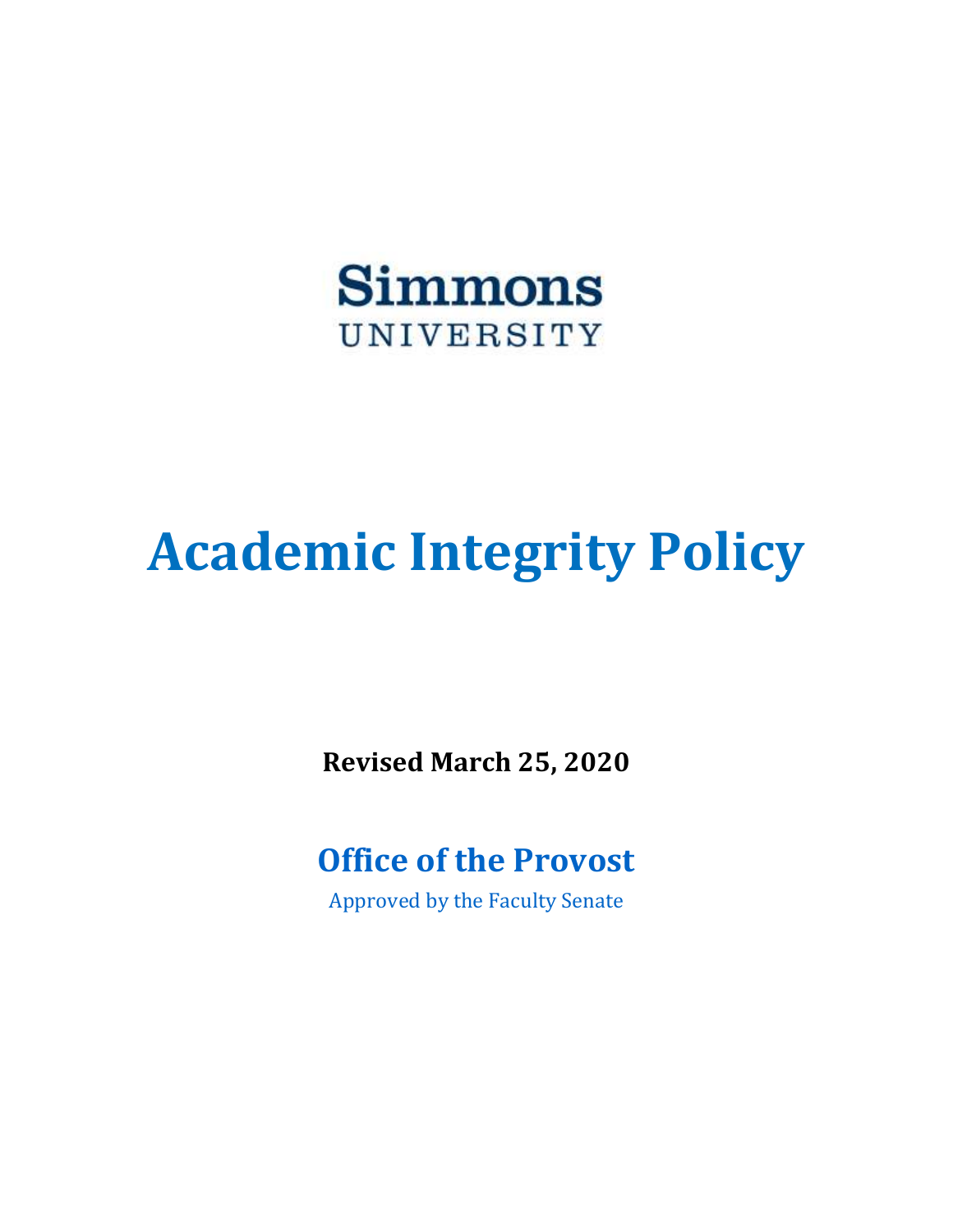## **Honor System**

A vital part of the collegiate experience at Simmons University, the Honor System embodies values of personal integrity, honesty, and trust. Fundamental to the Honor System is the Code of Responsibility, and it is upon its principles that the University community has based the Simmons Academic Integrity Policy and Student Code of Conduct. The Simmons University Honor System has existed since 1907. Throughout the decades, the Honor System has been revised and amended on an annual basis. Changes are made after consultations with faculty, staff, and students.

#### **Code of Responsibility**

The students, faculty, and administrators of Simmons University agree to accept the following responsibilities:

- Each member of the Simmons University community is responsible for maintaining a high level of civility, integrity, honesty, and trust within the community.
- Each student is responsible for presenting work of their own creation, and refraining from representing as their own work that which is not theirs.
- Conduct in keeping with the policies outlined in this handbook and all other official University publications is expected of each member of the Simmons community.
- The Code of Responsibility is shared by the entire Simmons community. It implies that each segment has obligations based upon its specific function within the University.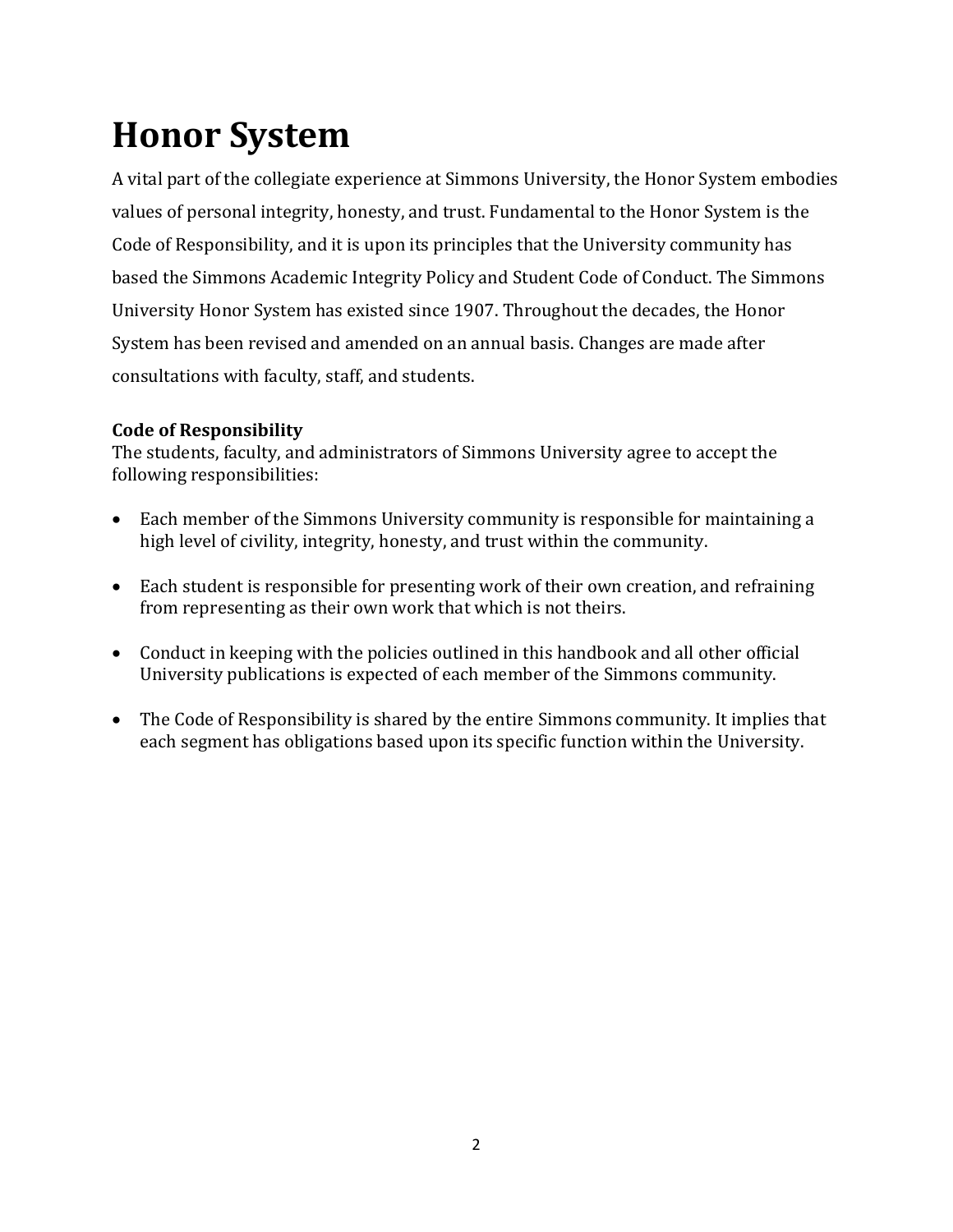#### **Academic Integrity Policy**

A commitment to Academic Integrity (AI) requires one's commitment to six fundamental values: honesty, trust, fairness, respect, responsibility and courage (*International Center of Academic Integrity*). Therefore, all students at Simmons University are expected to be honest and forthright in their academic pursuits. Students are responsible for reading, understanding and abiding by the Simmons University Student Code of Conduct, which includes this academic integrity policy as well as any professional standards and guidelines provided by a specific program and/or College:

#### [http://www2.simmons.edu/documents/students/Simmons-University-Code-of-](http://www2.simmons.edu/documents/students/Simmons-University-Code-of-Conduct.pdf)[Conduct.pdf](http://www2.simmons.edu/documents/students/Simmons-University-Code-of-Conduct.pdf)

Ignorance and/or failure to have read this information is not considered an excuse for not understanding or knowing about these policies.

The majority of academic integrity cases are handled by the faculty and/or academic leadership. All allegations, incidents, and outcomes are reported to the Director of Academic Integrity and to the Office of the Provost.

When students who are charged with an alleged academic integrity violation receive a final determination (or sanctions) letter concerning the case but decide to disagree with the outcome of their particular case, they have the right to appeal the decision, according to the guidelines provided in their sanctions letter.

Questions about the Honor System and Academic Integrity should be sent to the Director of Academic Integrity, Office of the Provost, via email: [academicintegrity@simmons.edu.](mailto:academicintegrity@simmons.edu)

**Examples of academic integrity violations, outlined in the following sections, include but are not limited to the following:** 

- **A. Cheating is defined as the representation of another person's work as your own. A partial list of examples follows:** 
	- 1. Copying content on an assignment, test or examination from another individual.
	- 2. Collaborating, including a) working with another person or persons in execution of a test, report, or paper without authorization; and b) discussing a test, report, or paper.
	- 3. Using or referring to notes ("crib notes") brought into class for use during an examination without authorization.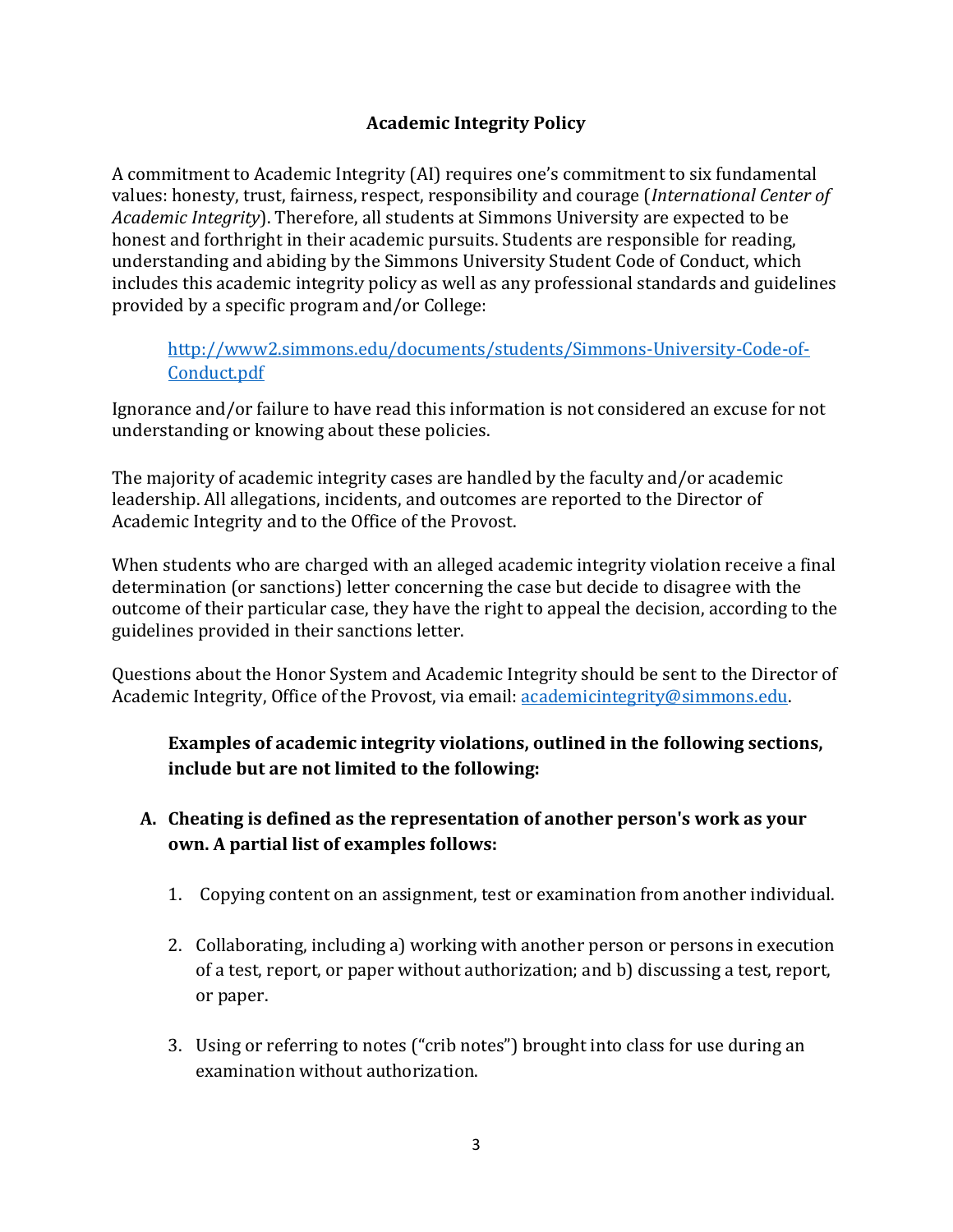- 4. Using books, class notes, cellphones tablets or other source material during an examination without authorization.
- 5. Downloading information from the Internet and presenting it as one's own work and/or without proper attribution.
- 6. Committing laboratory violations. Except where collaboration is permitted or special regulations are made by the instructor, all work for which credit is sought must be performed by the individual student. The unauthorized use of old laboratory reports is a violation of the code. Where procedures are not clear, it is the responsibility of the students to confer with their instructor.
- 7. Submitting the same paper, or substantial parts thereof, in more than one course, without the permission of the professor.
- 8. Unauthorized discussion of a test or exam during its administration.
- 9. Obtaining a test or examination or the answers to a test or examination before administration of the test or examination.
- 10. Use of paper writing services or paper databases.
- 11. Submission of an assignment, test or examination for a re-grade after modifying the original content submitted.
- 12. Tampering with, disabling or damaging equipment for testing or evaluation.
- 13. Computer violations: except where collaboration is permitted or special regulations are made by the instructor, all computer work for which credit is sought must be performed by the individual student. Tampering with, or unauthorized reading of, files belonging to other individuals are violations of the Simmons Code of Conduct. Where procedures are not clear, it is the responsibility of the students to confer with their instructor.
- 14. Selling or distributing lecture notes, handouts, readers, or other information provided by an instructor, or using them for commercial purposes without the express permission of the instructor, is an academic violation and is not allowed.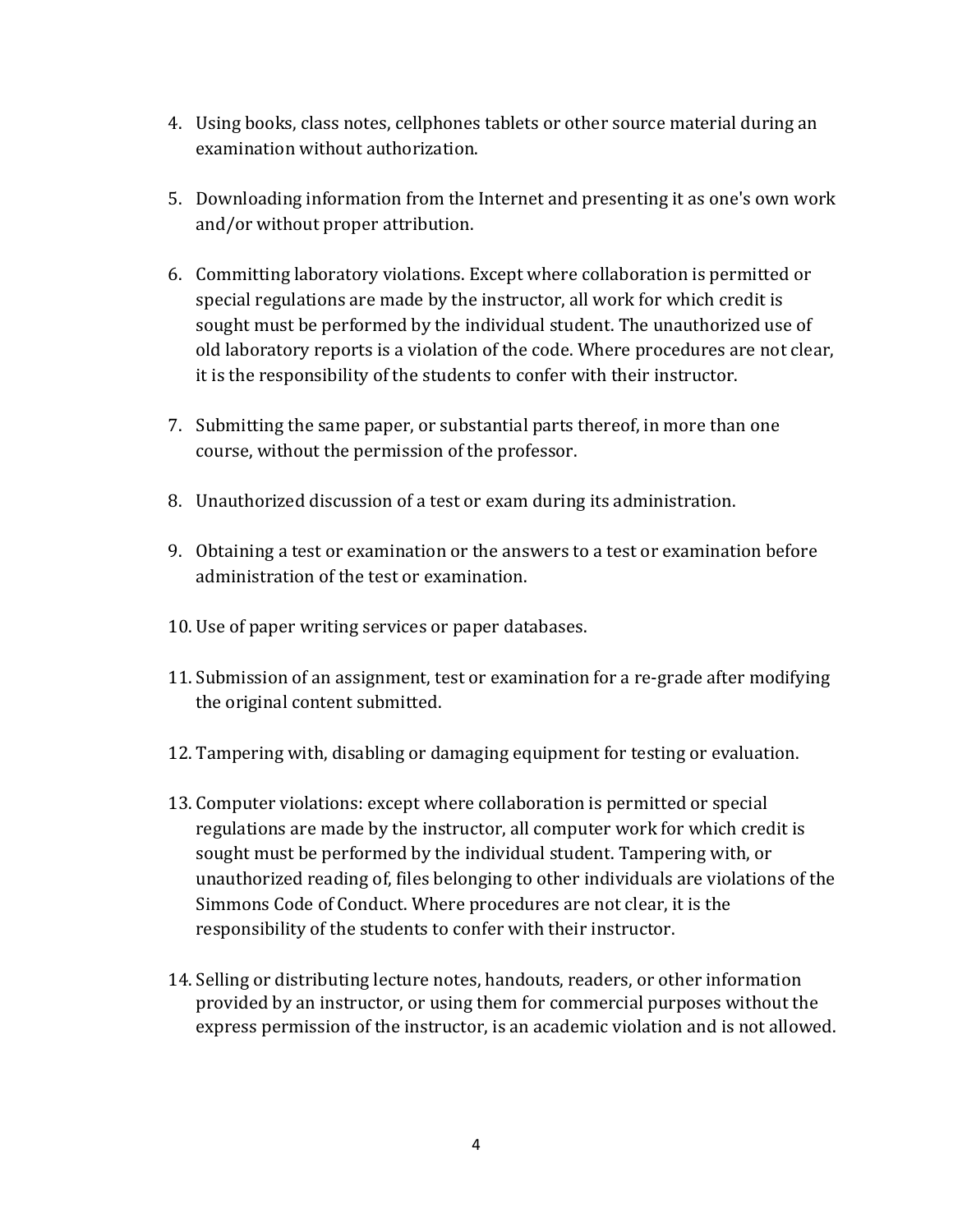- 15. Violating any other explicit regulation announced by the instructor and/or circulated in writing to each student at the beginning of the semester.
- 16. Unauthorized interference with, modification of, or destruction of the work or intellectual property of another member of the University.
- 17. Plagiarism.

#### **B. Plagiarism**

1. **Definition of Plagiarism:** Plagiarizing is defined as **intentionally** or **unintentionally** using someone else's words or thoughts without giving proper credit. All work for which a source is not cited is assumed the sole product of the author, i.e., the student. This includes handing in as their own work a paper on which a student has received extensive aid with substance and/or structure, as well as using one paper for more than one course without authorization to do so.

 must be enclosed in quotation marks. The use of term papers or other work When using material from outside reading, reference material, etc., the student must indicate the source by using footnotes or other devices. Direct quotations obtained from commercial or other services is a clear case of plagiarism and is specifically prohibited. Instructors are responsible for clarifying the specific application of the plagiarism definition within the context of their specific discipline.

#### 2. **Nonexclusive examples of plagiarism:**

- a. Use of material produced by another person without acknowledging its source.
- b. Use of another person's ideas or words without giving appropriate credit.
- c. Submission of the same or substantially similar work of another person (e.g., an author, a classmate, etc.).
- d. Use of the results of another individual's work (e.g., another individual's paper, exam, homework, computer code, lab report, etc.) while representing it as your own.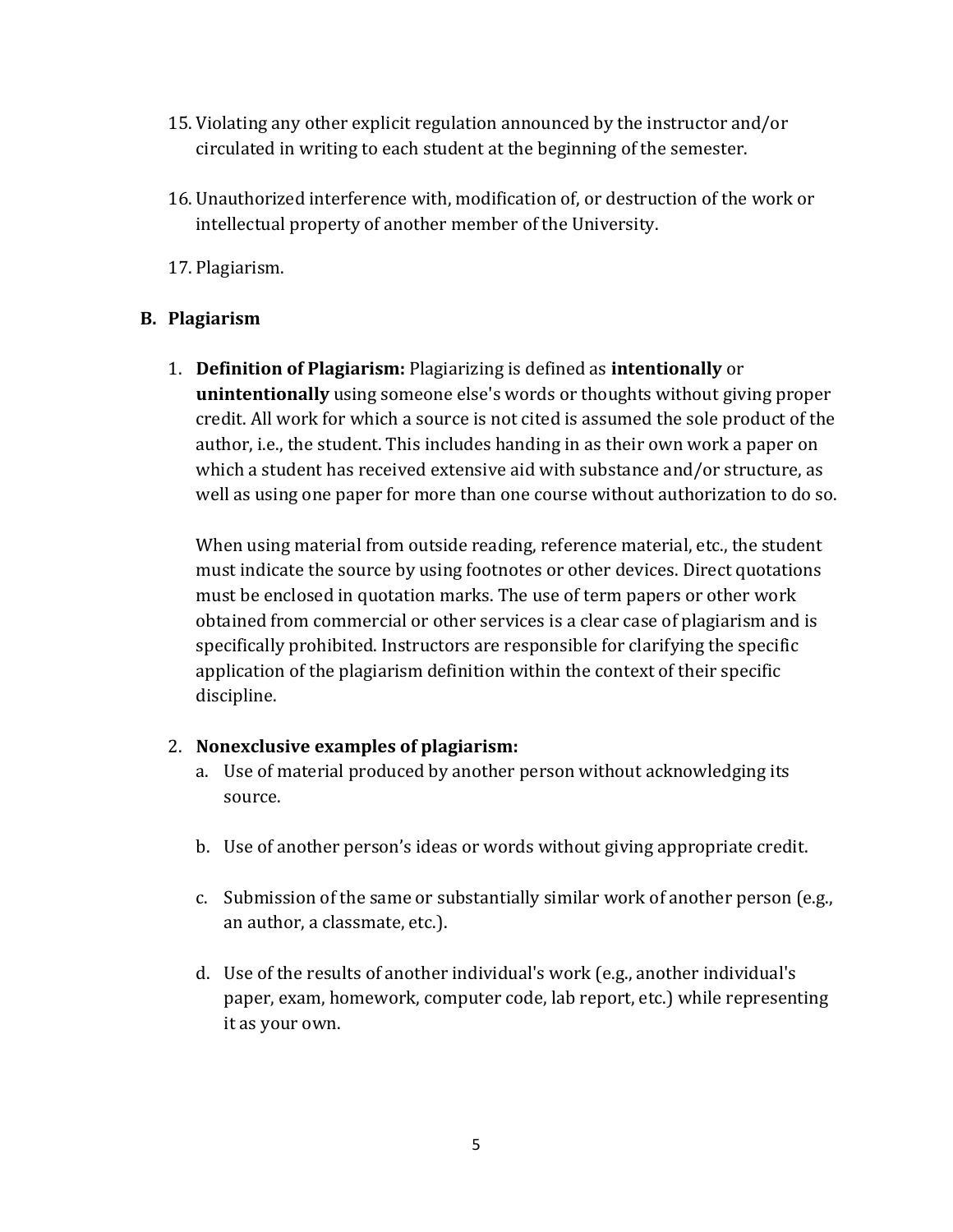- e. Improper documentation/acknowledgement of quotations, words, ideas, views or paraphrased passages taken from published or unpublished sources.
- f. Wholesale copying of passages from works of others into homework, essays, term papers, dissertation or other assignment without acknowledgement.
- g. Paraphrasing of another person's characteristic or original phraseology, metaphor, or other literary device without acknowledgement.

#### **C. Forgery/Falsification/Lying. The following are nonexclusive examples of forgery, falsification and lying:**

- 1. Falsification or fabrication of data/information for an assignment, on a test or exam, or in an experiment.
- 2. Fraud, deceit, or dishonesty in an academic assignment, text or examination, including evaluations, applications and resumes.
- 3. Citation of nonexistent sources or creation of false information in an assignment.
- 4. Attributing to a source ideas or information that is not included in the source.
- 5. Forgery of University or other official documents (e.g., letters, transcripts, etc.).
- 6. Impersonating a faculty or staff member.
- 7. Request for special consideration from faculty members or University officials based upon false information or deception.
- 8. Fabrication of a reason (e.g., medical emergency, etc.) for needing an extension on or for missing an assignment, test or examination.
- 9. Claiming falsely to have completed and/or turned in an assignment, test or examination.
- 10. Forged attendance for a classroom, laboratory or clinical placement.
- 11. Falsely reporting an academic ethics violation by another student.